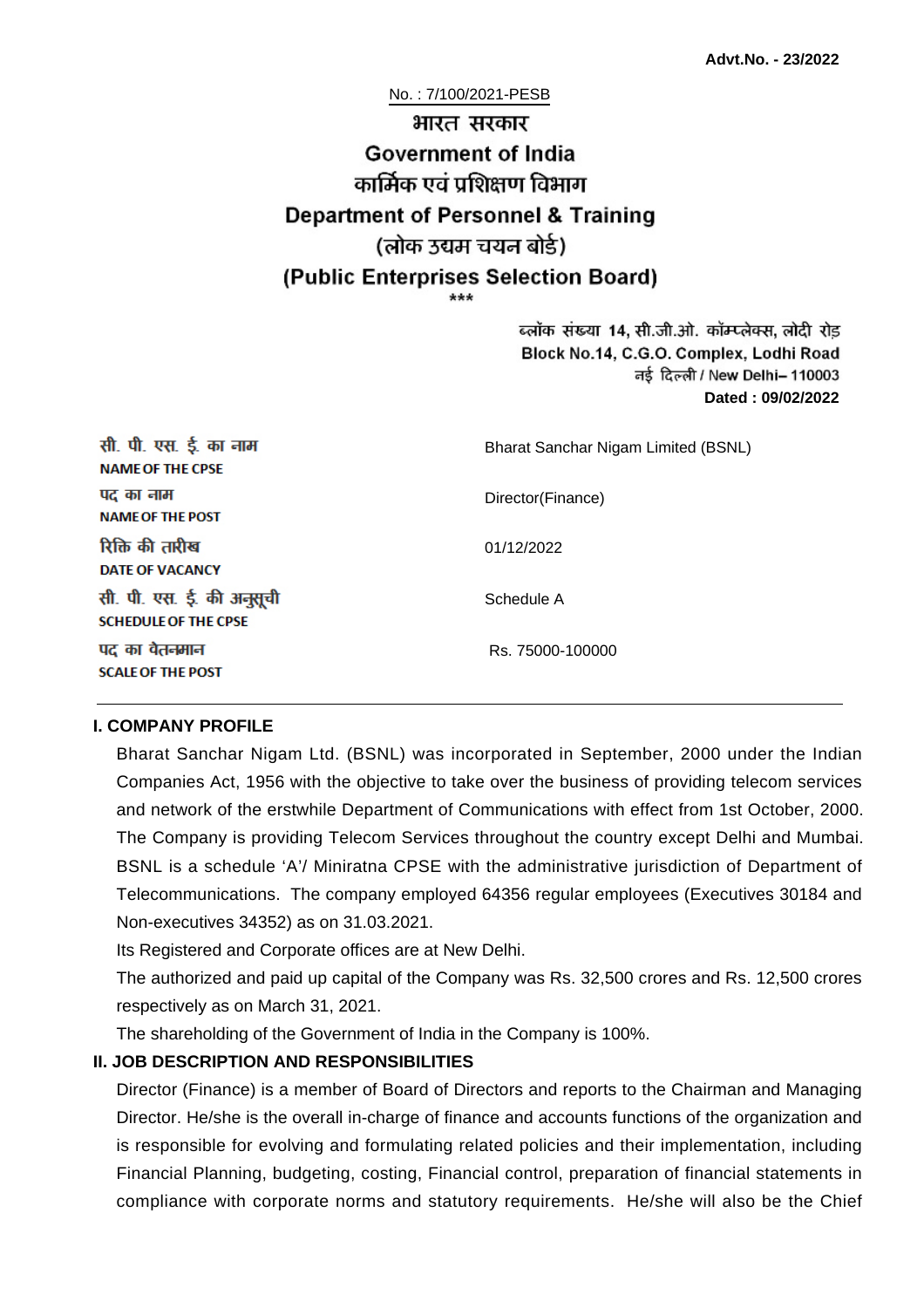Financial Officer(CFO) of the Company.

# **III. ELIGIBILITY**

**1. AGE :** On the date of occurrence of vacancy (DOV)

| Age of superannuation 60 years |                                                                                             |                |                                                                                             |  |
|--------------------------------|---------------------------------------------------------------------------------------------|----------------|---------------------------------------------------------------------------------------------|--|
| <b>Internal</b>                |                                                                                             | <b>Others</b>  |                                                                                             |  |
| <b>Minimum</b>                 | <b>Maximum</b>                                                                              | <b>Minimum</b> | <b>Maximum</b>                                                                              |  |
| 45                             | 2 years residual service as on<br>the date of vacancy w.r.t. the<br>date of superannuation. | 45             | 3 years residual service as on<br>the date of vacancy w.r.t. the<br>date of superannuation. |  |

#### **2. EMPLOYMENT STATUS:**

The applicant must, on the date of application, as well as on the date of interview, be employed in a regular capacity – and **not** in a contractual/ad-hoc capacity – in one of the followings :-

(a) Central Public Sector Enterprise (CPSE) (including a full-time functional Director in the Board of a CPSE);

(b) Central Government including the Armed Forces of the Union and All India Services;

(c) State Public Sector Enterprise (SPSE) where the annual turnover is \***Rs 2000 crore or more**;

(d) Private Sector in company where the annual turnover is **\*Rs 2000 crore or more**.  **Preference would be given to candidates from listed Companies.**

(\* The average audited annual turnover of three financial years preceding the calendar year in which the post is advertised shall be considered for applying the approved limits)

# **3. QUALIFICATION:**

(i) The applicant should be a Chartered Accountant or Cost Accountant or a full time MBA/PGDM course with specialization in finance with good academic record from a recognized University/Institution. Preference would be given to Chartered Accountant.

(ii) Officers of Organized Group 'A' Accounts Services [i.e. Indian Audit and Accounts Service, Indian Defence Accounts Service, Indian Railway Accounts Service, Indian Civil Accounts Service, Indian P&T Accounts & Finance Service and Indian Cost Accounts Service] working in the appropriate level are exempted from these educational qualifications.

(iii) Further, applicants from the Central Govt./Armed Forces of the Union/All India Services, will also be exempted from the educational qualifications as per (i) above provided the applicants have 'the relevant experience' as mentioned in Para 4(iii) below.

In respect of applicants from Organized Group 'A' Accounts Services/Central Government/Armed Forces of the Union/All India Services, Chartered Accountant/Cost Accountant/MBA/PGDM will be a desirable educational qualification.

# **4. EXPERIENCE:**

(i) The applicant should have at least five years of cumulative experience at a senior level during the last ten years in the area of Corporate Financial Management and Accounts in an organization of repute.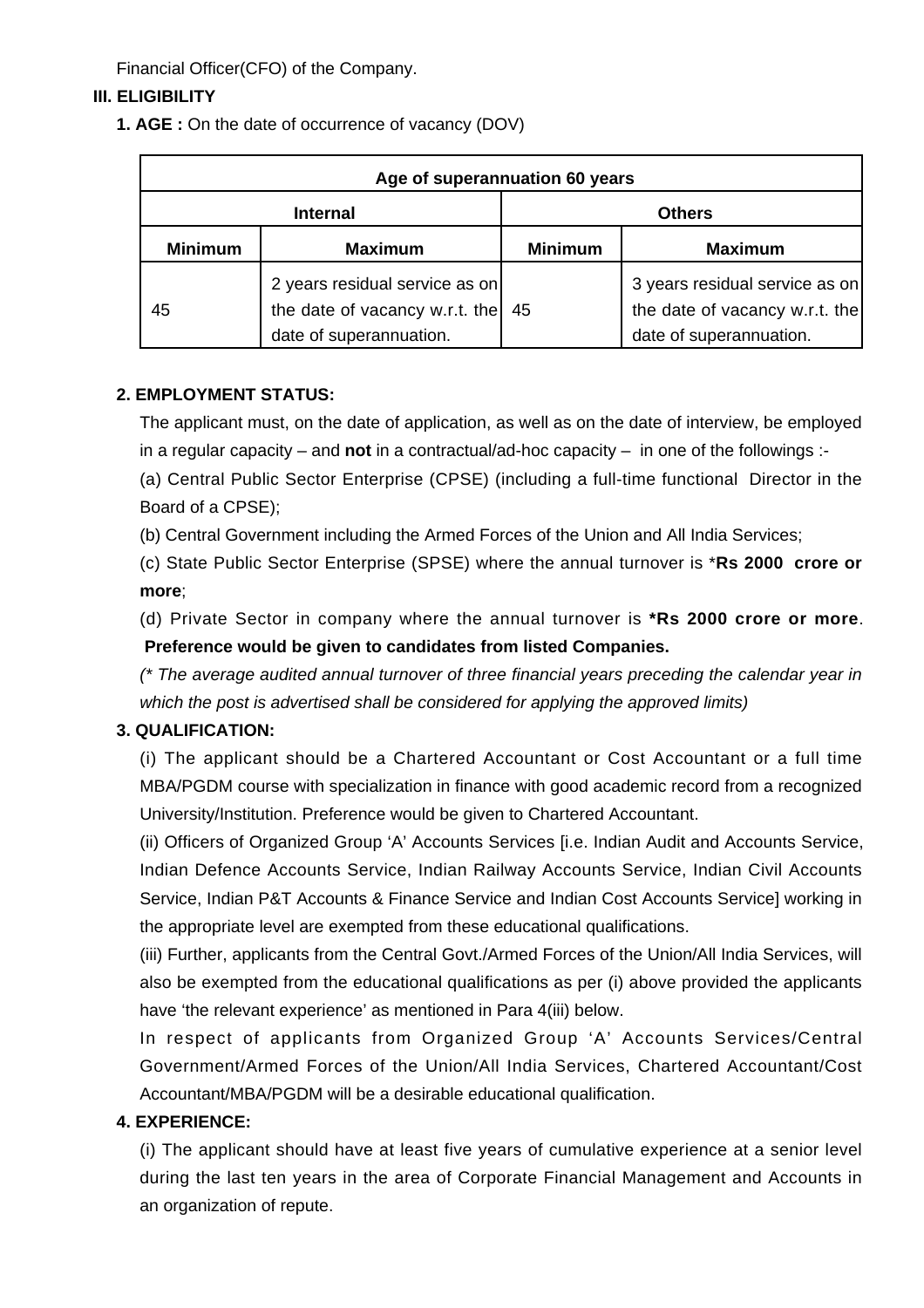(ii) Applicants from Organized Group 'A' Accounts Services should have at least five years cumulative experience at a senior level during the last ten years in the area of Corporate Financial Management/Accounts.

(iii) 'The relevant experience' in respect of applicants from Central Government/Armed Forces of the Union/All India Services would include at least seven years of cumulative experience at a senior level during the last ten years in the area of Corporate Financial Management/Accounts.

# **5. PAY SCALE:**

#### **(a)Central Public Sector Enterprises-**

#### **Eligible Scale of Pay**

- (i) Rs. 7250-8250 (IDA) Pre 01/01/1992
- (ii) Rs. 9500-11500 (IDA) Post 01/01/1992
- (iii) Rs. 20500-26500 (IDA) Post 01/01/1997
- (iv) Rs. 51300-73000 (IDA) Post 01/01/2007
- (v) Rs. 120000-280000 (IDA) Post 01.01.2017
- (vi) Rs. 18400-22400 (CDA) Pre-revised post 01.01.1996
- (vii) Rs. 37400-67000 + GP 10000 (CDA) post 01.01.2006
- (viii) Rs. 144200-218200 (Level 14) CDA post 01.01.2016

The minimum length of service required in the eligible scale will be one year for internal candidates, and two years for others as on the date of vacancy.

**(b)**

**(i) Applicants from Central Government / All India Services** should be holding a post of the level of Joint Secretary in Government of India or carrying equivalent scale of pay on the date of application.

**(ii) Applicants from the Armed forces of the Union** should be holding a post of the level of Major General in the Army or equivalent rank in Navy/Air Force on the date of application.

**(c)**

 **Applicants from State Public Sector Enterprises/ Private Sector** should be working at Board level position or at least a post of the level immediately below the Board level on the date of application.

# **6. CONDITION OF IMMEDIATE ABSORPTION FOR CENTRAL GOVERNMENT OFFICERS**

Central Government Officers, including those of the Armed Forces of the Union and the All India Services, will be eligible for consideration only on immediate absorption basis.

#### **IV. DURATION OF APPOINTMENT**

The appointment shall be for a period of five years from the date of joining or upto the date of superannuation or until further orders, whichever is earlier.

# **V. SUBMISSION OF APPLICATIONS**

# **Applicants should submit their applications on-line only as per the format.**

**1.** The applicants should submit their applications through proper channel as follows: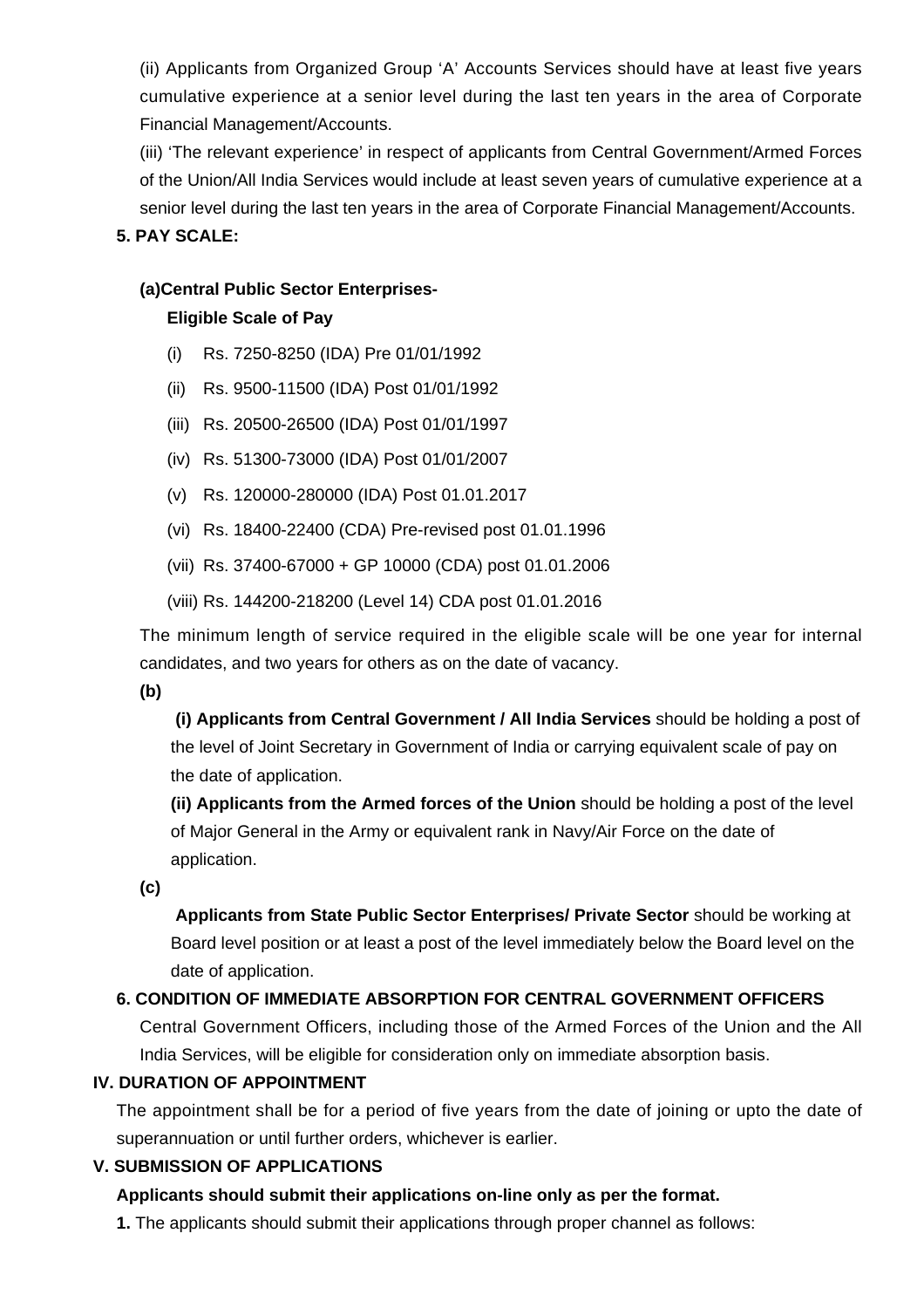(a) Government Officers, including those of the Armed Forces of the Union and All India Services: through Cadre Controlling authority.

(b) CMDs/MDs/Functional Directors in CPSE: through the concerned Administrative Ministry.

(c) Below Board level in CPSE: through the concerned CPSE.

(d) CMDs/MDs/Functional Directors in State PSE: through the concerned Administrative Secretary and Cadre Controlling Authority, if any, of the State Government.

(e) Below Board level in SPSE: through the concerned SPSE.

(f) Private Sector: directly to the PESB.

**2.** Applicants from Private Sector must submit the following documents along with the application form:

(a) Annual Reports of the Company in which currently working for the 3 financial years preceding the calendar year in which the post is advertised **(please provide URL or attach/enclose copies);**

(b) Whether the company is listed or not; if yes, the documentary proof **(please provide URL or attach/enclose copies);**

(c) Evidence of working at Board level or at least a post of the level immediately below the Board level;

(d) Self-attested copies of documents in support of age and qualifications;

(e) Relevant Jobs handled in the past with details.

# **VI. UNDERTAKING BY THE APPLICANT**

An applicant has to give an undertaking as a part of the application that he/she will join the post, if selected. If an applicant does not give such undertaking, the application would be rejected.

# **1. For candidates from Central Government/Armed Forces of the Union/ All India Services**

(a) The appointment is on immediate absorption basis.

(b) If a candidate conveys his/her unwillingness to join after the interview is held, he/she would be debarred for a period of two years from the date of interview, for being considered for a Board level post in any CPSE.

(c) Further, if a candidate conveys his/her unwillingness to join after the issue of offer of appointment, he/she would be debarred for a period of two years from the date of offer of appointment for being considered for a Board level post in any CPSE.

# **2. For candidates from CPSE**

(a) If a candidate conveys his/her unwillingness to join after the interview is held, he/she would be debarred for a period of two years from the date of interview, for being considered for a Board level post in any CPSE other than the one to which the candidate belongs.

(b) Further, if a candidate conveys his/her unwillingness to join after the issue of offer of appointment, he/she would be debarred for a period of two years from the date of offer of appointment for being considered for a Board level post in any CPSE other than the one to which the candidate belongs.

# **3. For candidates from SPSE/Private Sector**

(a) If a candidate conveys his/her unwillingness to join after the interview is held, he/she would be debarred for a period of two years from the date of interview, for being considered for a Board level post in any CPSE.